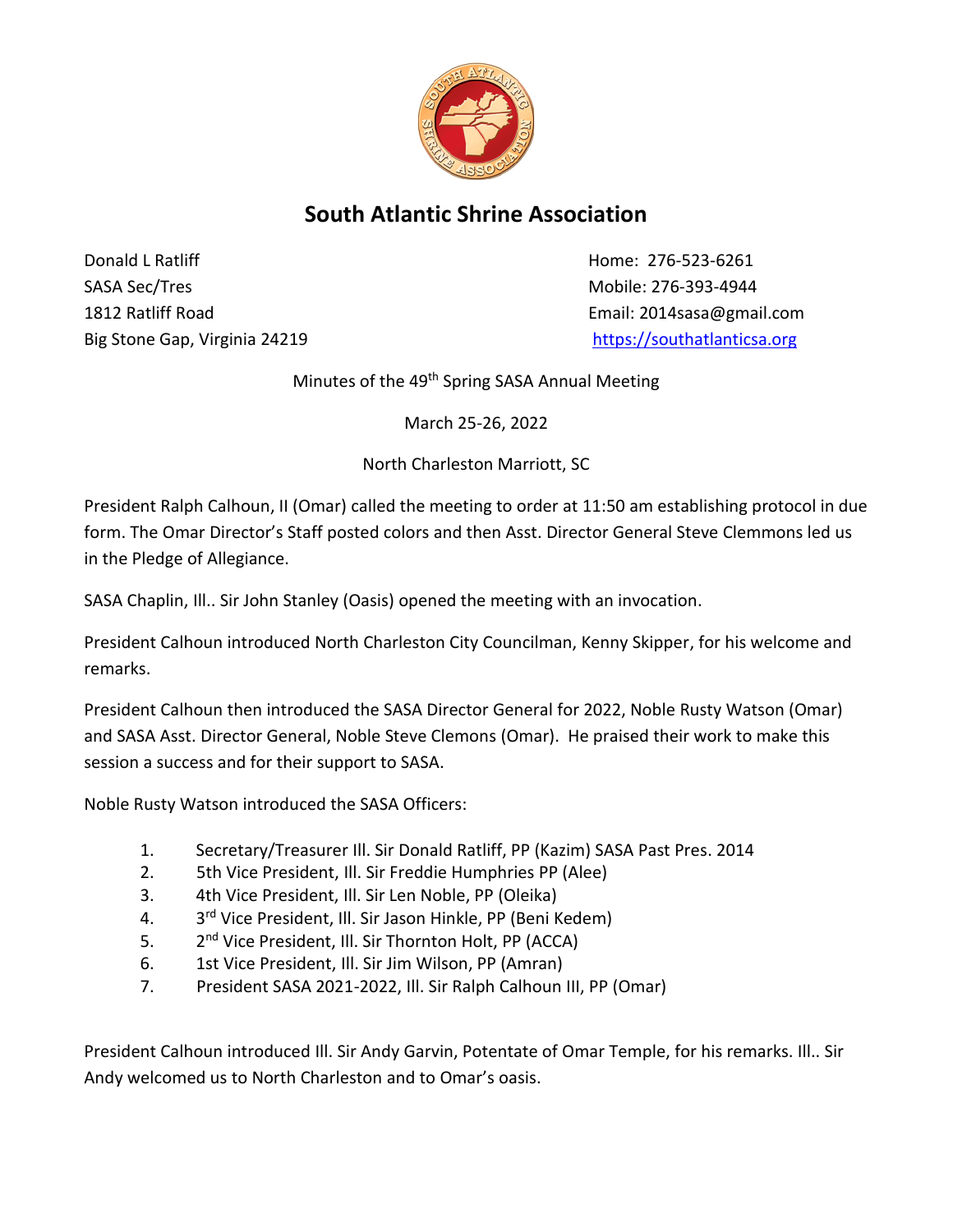President Calhoun then introduced our Imperial Officers who were present, Imperial Sir High Priest and Prophet, Imperial Sir Richard Burk, Imperial Sir Jerry Gantt, PIP, Chairman of the Board of Shriners Children Hospitals, Ill. Sir Leslie Stewart, PP, Board of Shriners Children Hospitals

President Calhoun then introduced the Past Presidents who were present:

Ill. Sir Paul Gregg, (Jamil) 02-03

Ill. Sir Bob Gray, (Omar) 06-07

Ill. Sir David Monell, (Khedive) 08-09

- Ill. Sir Donald Ratliff, (Kazim) 13-14
- Ill. Sir Edward Everhart, (Kerbela) 14-15
- Ill. Sir Dave Juergens, (Kosair)

President Calhoun thereupon recognized our Secretary/Treasurer, Ill. Sir Donnie Ratliff (Kazim) for the roll call. Noting we have 7 officers and 6 SASA Past Presidents present. The number beside each Shrine Center represents the number of Representatives present at the meeting.

| <b>ACCA</b>    | 4  |
|----------------|----|
| Alhambra       | 3  |
| Alee           | 4  |
| Amran          | 3  |
| Beni Kedem     | 4  |
| El Hasa        | 9  |
| Hejaz          | 4  |
| Jamil          | 3  |
| Jericho        | 3  |
| Kazim          | 3  |
| Kerbela        | 4  |
| Khedive        | 3  |
| Kosair         | 4  |
| <b>Nemesis</b> | 4  |
| Oasis          | 12 |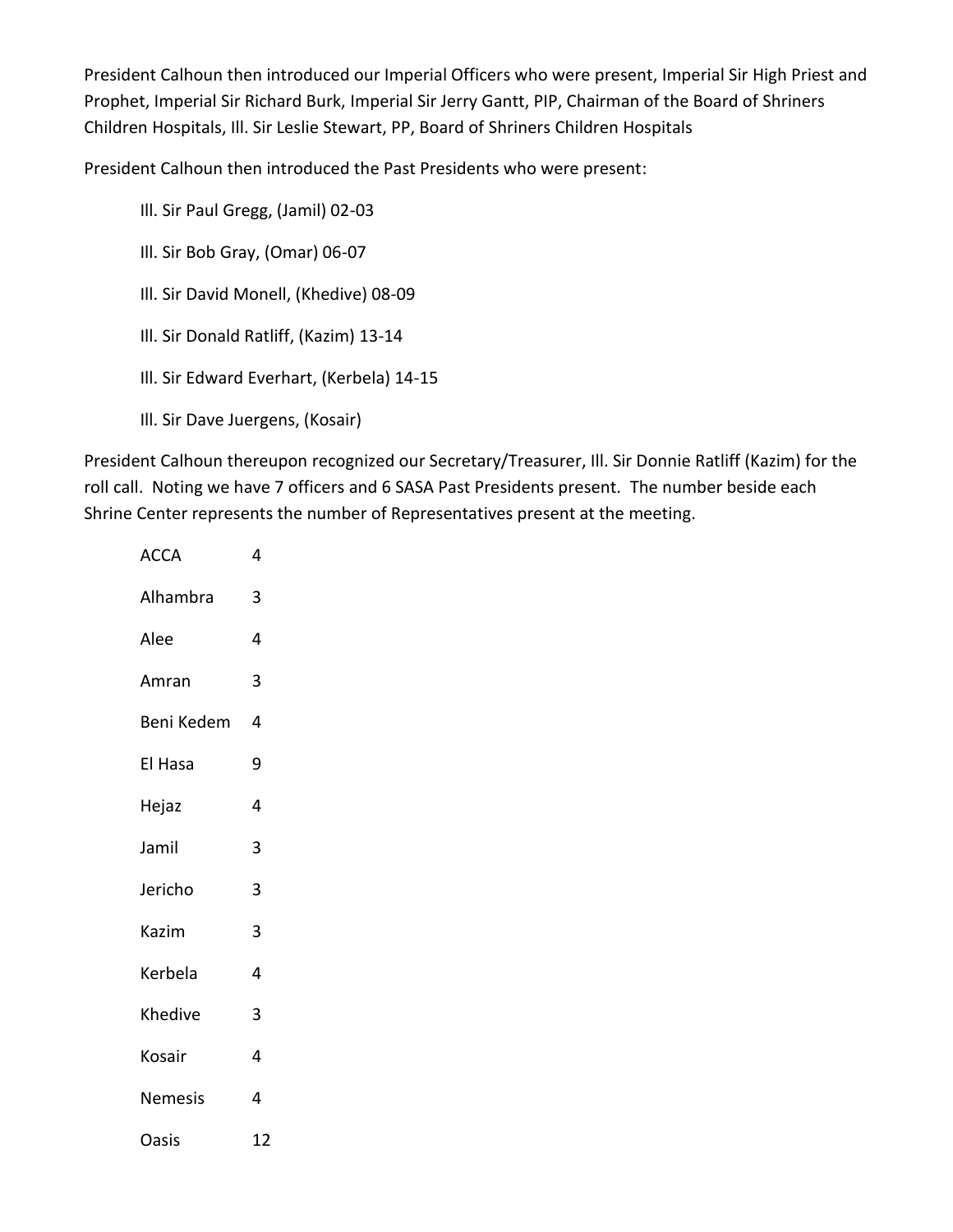| Oleika | 2  |
|--------|----|
| Omar   | 14 |
| Rizpah | 2  |
| Sudan  | 3  |
| Yaarab |    |

He reported a quorum was present and to proceed with business.

President Calhoun then called on the SASA Secretary/Treasurer, Ill. Sir Donnie Ratliff to read the minutes of the previous meeting. A motion was made and properly seconded to dispense with the reading of the minutes and the vote was unanimous.

President Calhoun asked Ill. Sir Ratliff to present the finance report for the past year on the SASA accounts, which runs from October 1 through September 30. He reported the data for both the checking and savings accounts, representing income and expenditures from October 2021 to the last bank statement which was February 2022. The ending balance for the checking account was \$47,742.46, which had a positive delta of \$3,237.51. The savings account had \$88,032.52 which was a positive delta of \$114.54. He noted since he took over this position of Secretary/Treasurer, we had lost almost \$50,000 in the accounts. He reported the following income by the years since 2011.

| Year                 | <b>President</b>     | <b>SASA</b> income |
|----------------------|----------------------|--------------------|
| 2010-2011            | John Chaney          | \$13,159.27        |
| 2011-2012            | Joe Scott            | \$39,311.18        |
| 2012-2013            | Doyle Simmons        | \$41,168.43        |
| 2013-2014            | Donnie Ratliff       | \$56,681.48        |
| 2014-2015            | Eddie Everheart      | \$28,164.03        |
| 2015-2016            | Mike Mathews         | \$19,468.48        |
| 2016-2017            | Steve Tucker         | $-$14,303.56$      |
| 2017-2018            | <b>Steve Norris</b>  | $-$ \$3,973.61     |
| 2018-2019            | Greg Diffenderfer    | $-$14,500.00$      |
| 2019-2020            | Douglas K. Stalnaker | $-$ \$14,316.36    |
| 2020-2021            | Dave Juegens         | \$30,080.61        |
| 2021-2022            | Ralph Calhoun        |                    |
| 11-year total income |                      | \$180,939.95       |

Ill. Sir Ratliff then asked President Calhoun if he could proceed with other items that we needed to discuss for a vote, and he was given permission to proceed. A motion was made by Ill. Sir Ratliff to remove Pete Rambo and Greg Diffenderfer as signatures on both the checking and savings account at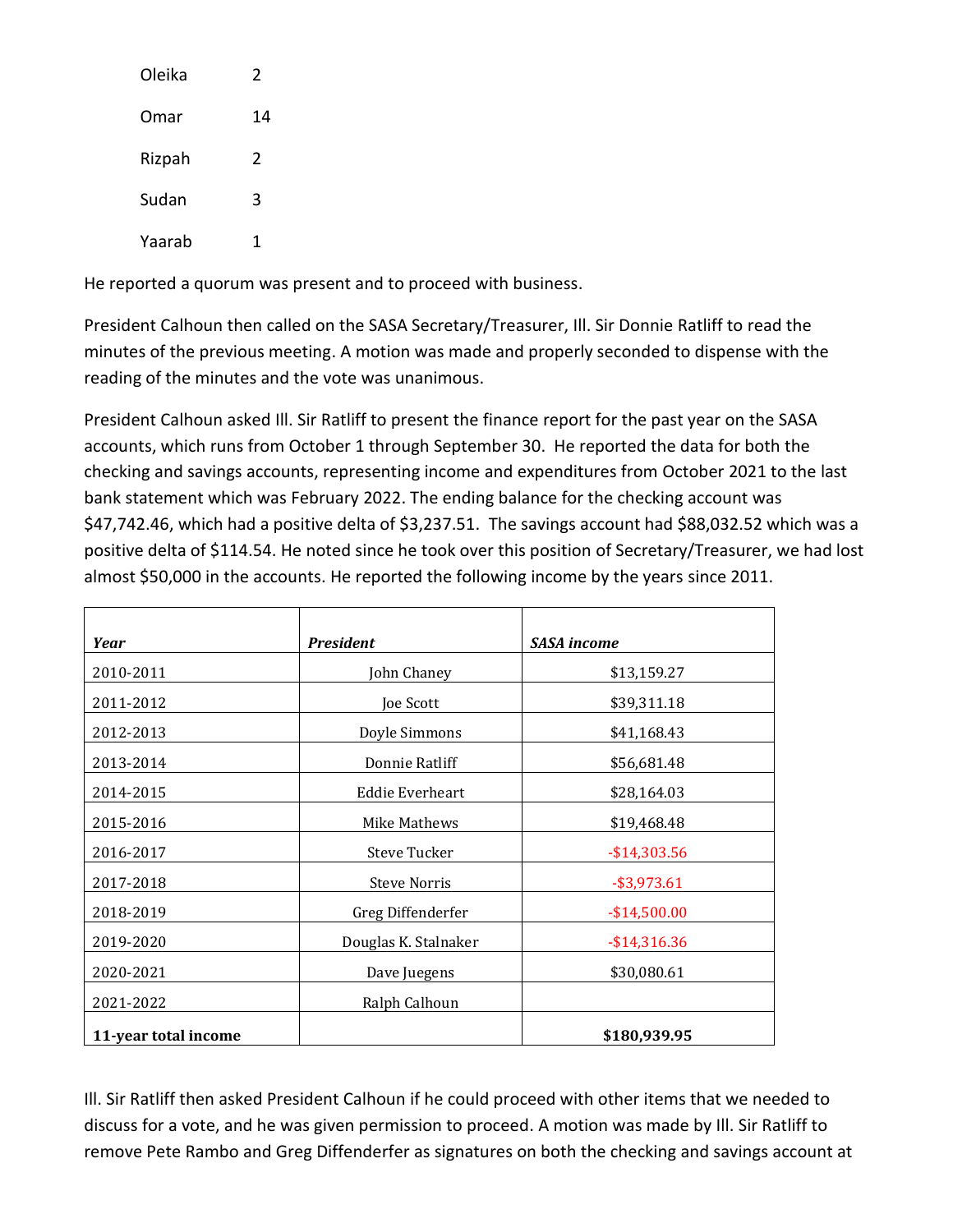the Eastman Credit Union Account and to add Ralph Calhoun, Jim Wilson, Thornton Holt and Jason Hinkle to the signature line on both of those accounts. The motion was seconded, and the motion passed unanimously. He then made a motion that we add signatures to both the checking and savings accounts to the Wells Fargo bank accounts. The motion was seconded, and the motion passed unanimously.

President Calhoun then announced the temples who will be placing names for consideration for 5<sup>th</sup> Vice President for the next 3 years to the Nominating Committee. The next 3 years' appointments for 5<sup>th</sup> VP as approved at the 2017 annual meeting are:

| 2022 | <b>Oasis</b>   |
|------|----------------|
| 2023 | <b>Khedive</b> |
| 2024 | Kerbela        |

He noted he has included the list through 2055, with each officer having the line up in their officer's book for this meeting. He also noted that if any temple wanted to see when their temple would be eligible, all they have to do is ask.

Ill. Sir Donnie Ratliff presented the membership report for the January 2021 through December 2021 time period. He noted we had gains for the temples of Alee, Jamil, Kazim and Nemesis. We had an overall loss of -2.52%.

The next item of business was the consideration of a change in the Bylaws. President Calhoun explained there were two revisions to consider. The first revision to consider was an increase in the membership of the number of temples to 25, which would give each region one additional temple. A motion was made to reject the increase in the numbers of temples from 20 to 25. A second was made and it was unanimously rejected by the representatives who were present. The second change to the Bylaws was to delete a section of the Bylaws. The deleted sentence reads: "however, that the Association may, with previous written notice, by a vote of three-quarters (3/4) of the Representatives voting at the meeting, amend these bylaws." Upon motion and second, there was unanimous consent to delete this sentence from the Bylaws.

President Calhoun called on the 5<sup>th</sup> VP, Ill. Freddy Humphries, to present the Credential Committee Report. Ill. Sir Freddie Humphries reported we have 7 officers, 6 SASA Past Presidents, 96 Representatives and 108 Nobles registered.

Ill. Sir Edward R. Hazlett II (El Hasa) asked to speak and came to the front of the room. He wanted to thank SASA for sending a donation to El Hasa Shriners to help with the flood they encountered. He said the temple is open again and he appreciated all the help they received from other temples also.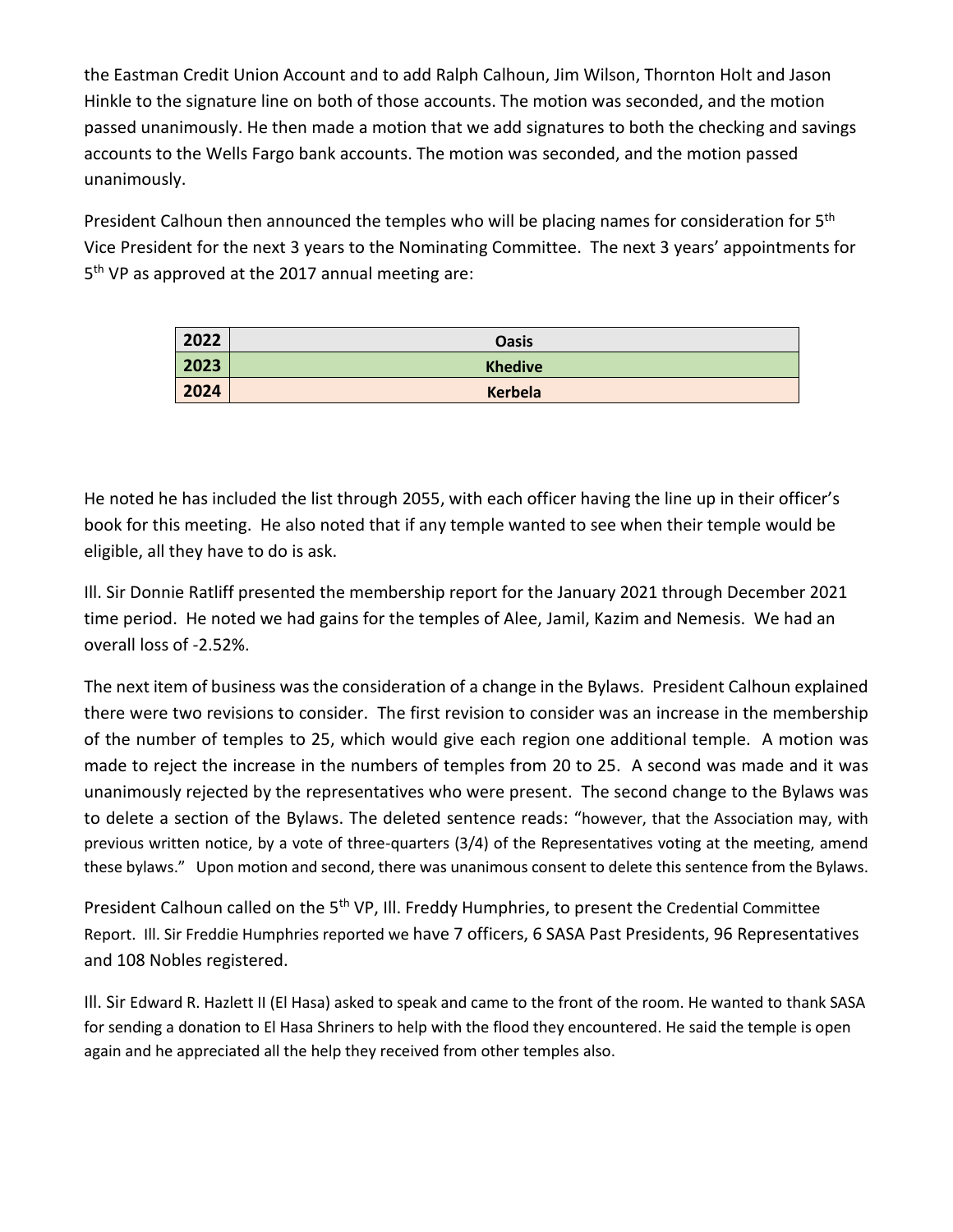President Calhoun, II then called on the 1<sup>st</sup> Vice President, Ill. Sir Jim Wilson for the Time and Place Committee Report. Ill. Sir Wilson reported the following.

|      | 2022 Spring   | <b>March 24-26</b> | Charleston, SC   |
|------|---------------|--------------------|------------------|
|      | Fall          | Sept 15-17         | Myrtle Beach, SC |
| 2023 | Spring        | <b>March 24-27</b> | Raleigh, NC      |
|      | Fall          | Sept 21-25         | Myrtle Beach, SC |
| 2024 | <b>Spring</b> | <b>March 21-24</b> | Richmond, VA     |
|      | Fall          | Sept 19-23         | Myrtle Beach, SC |
| 2025 | <b>Spring</b> | <b>March 21-23</b> | Charleston, WV   |

Ill. Sir Wilson offered this as his report and made the motion for adoption. A second was made to the motion to approve the Time and Place report as presented, and the vote was unanimous.

President Calhoun is chairman of the Nominating Committee and he announced the next Shrine Center to place a name in nomination for 5<sup>th</sup> Vice President is Oasis. He called on the Potentate of Oasis, Ill. Sir Tim Daniels, to come forth and read the resolution. The resolution form Oasis signed by the Divan on January 20, 2022, to place III. Sir William Henry Carter as their recommendation for the next 5<sup>th</sup> VP. This resolution is read at this meeting for information only as Ill. Sir Carter will be voted on at our annual Business meeting in Myrtle Beach in September 2022.

Ill Sir Buddy Ellis (Omar) addressed those present with details and plans for the next Imperial Session.

President Calhoun then called on Imperial Sir Jerry Gantt, PIP, Chairman of the Board for Children's Hospital for his remarks and report. Imperial Sir Gantt gave a very emotional talk about cases he had been involved in at our hospitals and reported on the changes we have made and the results we are getting. He offered his sincere thanks to the President and the SASA officers for their hospitality. He said they were delighted to be here in North Charleston. He offered to answer any questions we might have on the hospitals and the fraternity.

We had presentations from our Greenville, Dayton, and Lexington Hospitals. We had presentations from those listed below.

- o Illustrious Sir Leslie Stewart, PP, Board of Trustees Shriners Children's
- o Representative of Shriners Children's Greenville Tim Ludwig
- o Representative of Shriners Children's Lexington Wesley Scott
- o Representative of Shriners Children's Dayton Bethany Deines

President Calhoun invited the candidates for Imperial Outer Guard and Trustee for the Shriners Hospital Board to speak, we had 2 had candidates present, Ill. Sir Ron DeVoll (Zuhrah) and Ill. Sir David Hamm (Sharon) and both addressed the group.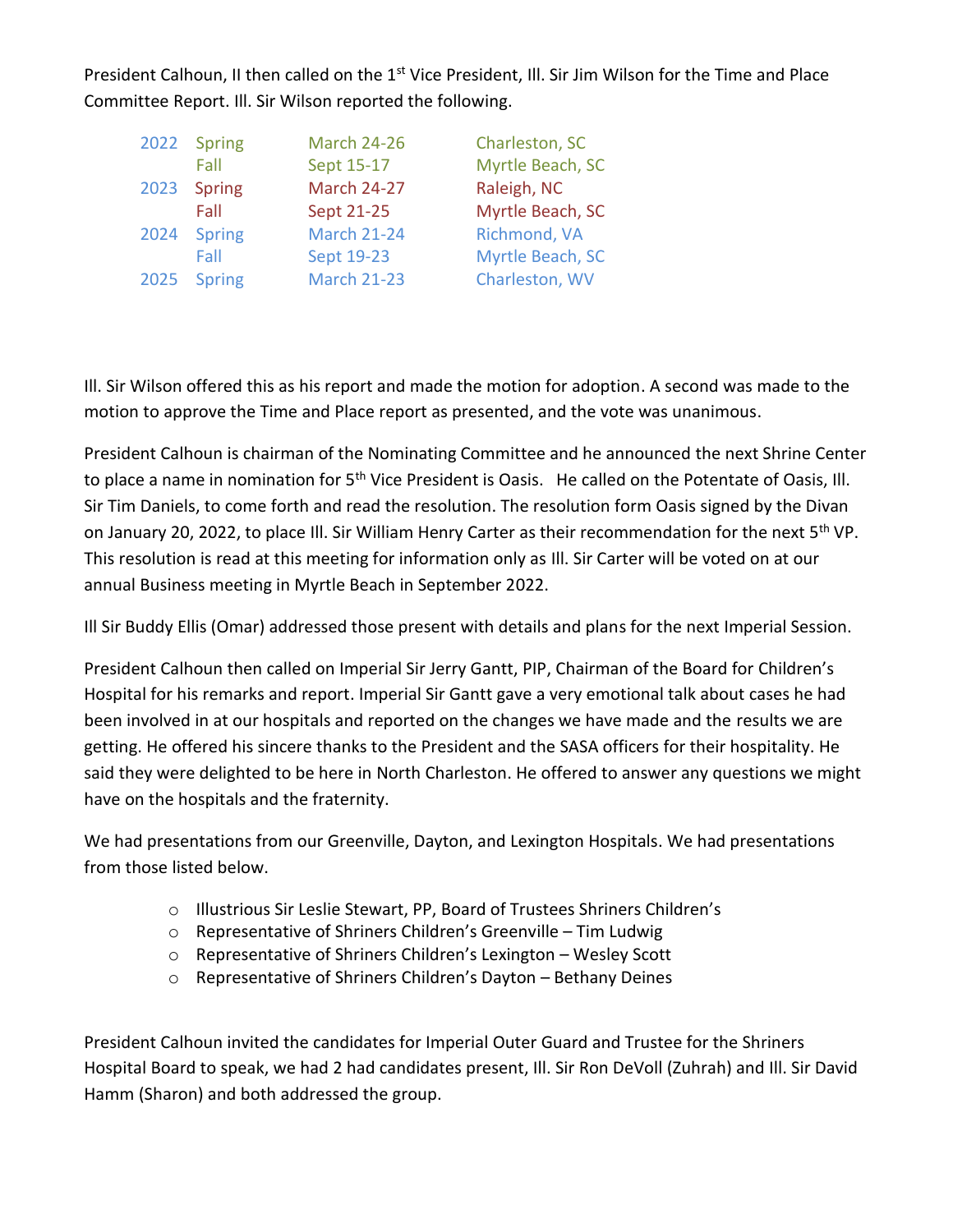President Calhoun invited the candidates for Trustee for the Shriners Hospital Board to speak. We had 3 candidates present: Ill. Sir Andrew Kuo (Salaam), Ill. Sir William Rasner (Murat), and Tim Ludwig made comments for Ill. Sir Chuck Pittman (Yaarab), who had a conflict and could not be with us. Each candidate had 5 minutes to speak.

Ill. Sir John Stanley, SASA Chaplin offered the benediction.

**The first section of this meeting was adjourned at 3:30 pm to reconvene on March 26, 2022, at 9:00 a.m.**

\_\_\_\_\_\_\_\_\_\_\_\_\_\_\_\_\_\_\_

The reconvened meeting began at 9:00 a.m. on Saturday.

Ill. Sir John Stanley, SASA Chaplin, gave the invocation.

President Calhoun proceeded opening the Welfare and Advisory Committee session and asked the temples to provide us a list of those who are sick or in need of prayer. Kazim Potentate, Ill. Sir Matt Clarke offered up the name of Mike Day of Kazim. None of the other temples offered any names.

Ill. Sir Ralph Calhoun thereupon introduced the Imperial Officers for their messages:

- o Illustrious Sir Leslie Stewart, PP, Board of Trustees Shriners Children's
- o Imperial Sir Jerry Gantt, PIP, Chairman of the Board Shriners Children's
- o Imperial First Ceremonial Master Imperial Sir Larry Leib
- o Imperial High Priest and Prophet Imperial Sir Richard Burke
- o Imperial Chief Rabban, Imperial Sir Kenneth G. (Kenny) Craven

President Calhoun asked each Director General for announcements. Noble Rusty Watson reminded us that when it comes to the Myrtle Beach Festival, it is important for us to capture everyone that comes to SASA. The Shriner pays for registration, but his family pays nothing. To be eligible for the A-Tax money, we need to account for everyone that comes with us, so it is important to register your wife and family. Please register any visitors and family that comes to the beach as their registration is free. He also spoke of problems we encountered at the last parade in Myrtle Beach.

President Calhoun called on our Director General, Noble Rusty Watson, to proceed with the drawing for parade positions for the Annual Meeting in September 2022 at Myrtle Beach. Noting we have drawn in alphabetical order for years, this year the process was to draw the Shrine Centers out of a basket and then they would draw for parade positions in the order the Shrine Center was pulled out of the first basket. Each temple was called forward in the order of their name being drawn out of the first basket in order to draw for parade position out of the second basket. As a result, the parade will line up in order by the number shown below. The number beside each Shrine Center is the number they drew for the step off position in the parade.